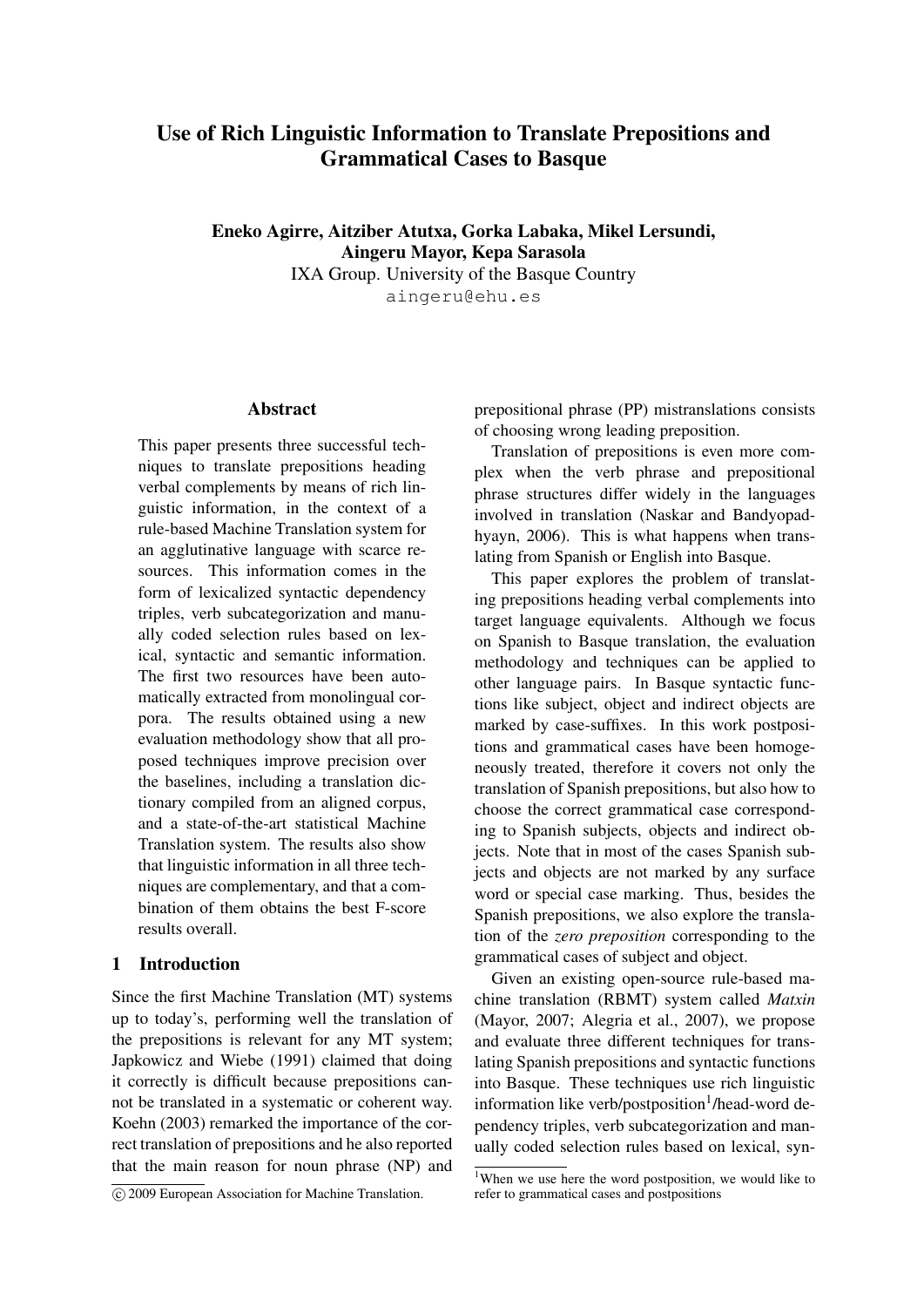tactic and semantic information. While the latter rules have been coded manually, the first two resources have been automatically extracted from monolingual corpora.

One important contribution of this paper is the evaluation methodology. Previous work (Husain et al., 2007; Gustavii, 2005) on preposition translation measured only accuracy gains with respect to simple baselines, and focused on small sets of frequent prepositions. Our methodology measures both precision and recall over all prepositions occurring in a small corpus of randomly chosen sentences. Once the evaluation corpus has been compiled, the evaluation is fully automatic.

The results of this paper shows that all proposed techniques improve over the baselines, including a translation dictionary compiled from an aligned corpus, and over a full-fledged statistical machine translation (SMT) system. The results also show that the linguistic information in all three techniques is complementary, and a combination of them obtains the best results overall.

In the next section of this paper we describe the RBMT system used, followed by a small review of related work on preposition translation. We then present the linguistic knowledge used. Section 5 presents the different baselines and techniques to translate prepositions. Our evaluation methodology is proposed in Section 6, which is followed by Section 7 with the results. Finally, Section 8 is devoted to conclusions and future work.

## 2 Preposition translation in RBMT

The last decade has seen the raise of SMT techniques, and less research on rule-based techniques. Nevertheless, translation involving a lessresourced language poses serious difficulties for SMT, specially caused by the smaller size of parallel corpora. Morphologically-rich languages have also been proved to be difficult for SMT, as shown in (Koehn and Monz, 2006), where SMT systems lag well behind commercial RBMT systems. At present, domain-specific translation memories for Basque are no bigger than two or three million words, much smaller than corpora used for other languages (the Europarl parallel corpus, for instance, has ca. 30 Mwords). Having limited digital resources, the rule-based approach is suitable for the development of an MT system for Basque, along with a focus on the enhancement of the core RBMT system with statistical and linguistic information.

The freely available open-source *Matxin* system is the first MT system available for Basque. It is a rule-based transfer system based on deep syntactic analysis. which currently translates from Spanish into Basque, and is currently being adapted to the English-Basque pair. The current development status shows that it is useful for content assimilation, for text understanding indeed, but that it is not yet suitable for unrestricted use in text dissemination.

*Matxin* has been evaluated and compared with the state-of-the-art corpus-based *Matrex* MT system (Stroppa et al., 2006; Labaka, 2007) translating from Spanish to Basque. The evaluation was performed using the *edit-distance* metric (Przybocki et al., 2006), based on the *HTER* (humantargeted translation edit rate) presented in (Snover et al., 2006), and the comparative results have shown that *Matxin* performs significantly better: 43.60 vs. 57.97 in the parallel corpus where *Matrex* was trained, and 40.41 vs. 71.87 in an out-ofdomain corpus.

The preposition translation module of *Matxin* is located in the structural transfer phase and uses the information carried over from the syntactic analysis and lexical transfer modules. The system currently uses *Freeling* analyzer for Spanish (Atserias et al., 2006). The output of the preposition translation module is later used in subsequent modules in the structural transfer and generation phases. Note that errors from previous modules affect the quality of the preposition translation phase, and this makes the separate evaluation of preposition translation a difficult task. We will get back to this problem in Section 6.

## 3 Related work

Koehn (2003) envisages MT as a divide and conquer task where improving NP/PP translation will carry an improvement of the whole system. That study concluded that the main source of re-ranking errors in NP/PPs translation was the inability to correctly predict the phrase start (preposition or determiner) without context; it can sometimes only be resolved when the English verb is chosen and its subcategorization is known.

There are two main approaches to disambiguate prepositions (Mamidi, 2004; Alam, 2004; Trujillo, 1992): context based (used in transfer systems and more suitable for languages that are structurally different) and concept based (used in interlingua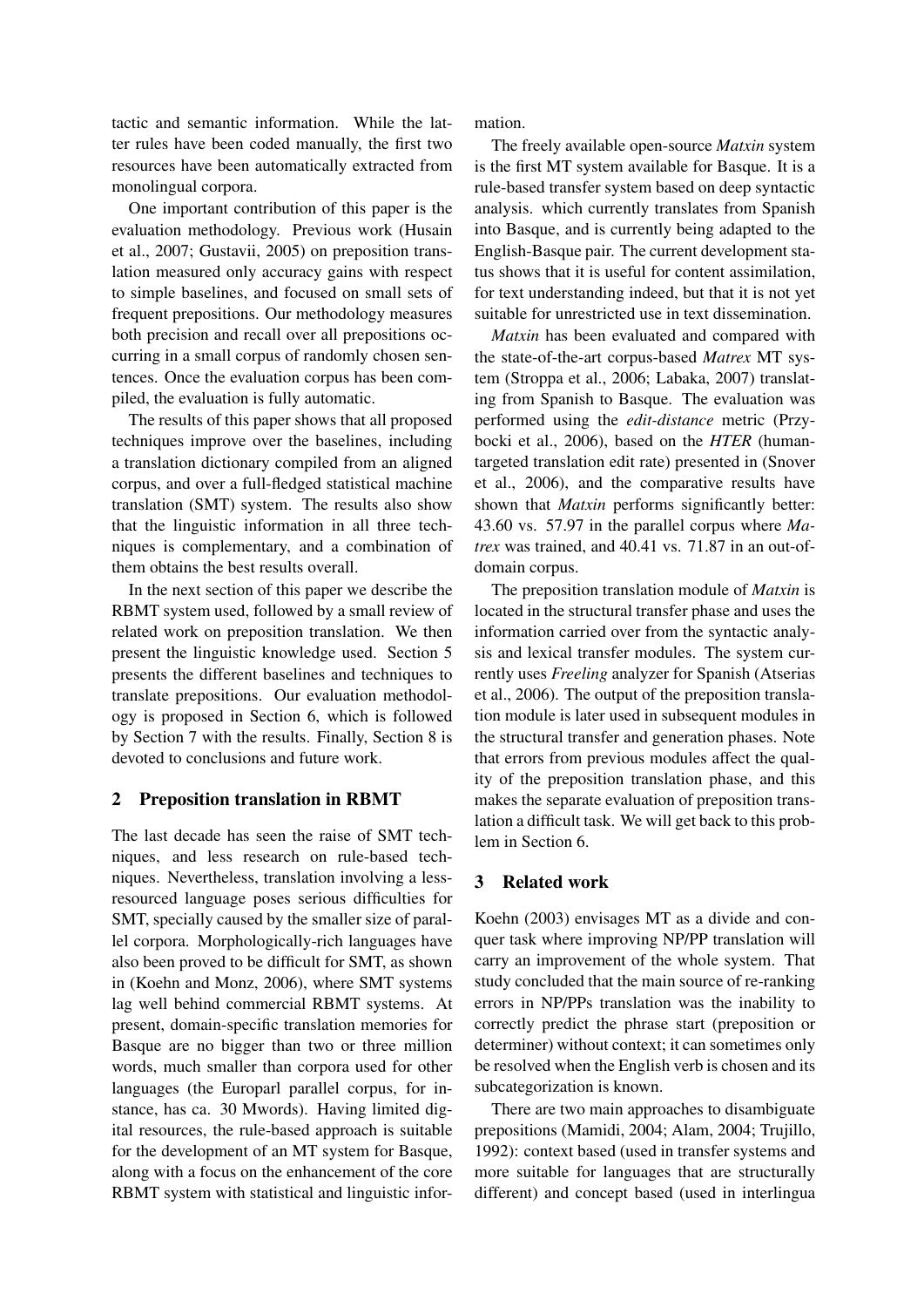systems and more suitable for languages which are very close). Most of the systems are context based and they use transfer rules given with semantic information for the nouns which are head and complement of the preposition.

(Miller, 2000) argued that statistical models for preposition selection must take into account not only affinities between verbs and prepositions, but affinities between prepositions and nouns functioning as their complement as well.

(Husain et al., 2007) describes an approach to automatically select from two Indian languages the appropriate lexical correspondence of English simple prepositions. They use a set of rules that deal with syntactic and lexical-semantic constraints on the head and complement of the preposition. The results showed relative improvements greater than 20% in precision when compared to the default sense, but the experiments were conducted with just 6 high frequency prepositions. The algorithm was tested on 100 sentences for each preposition The input to the implemented system had been manually checked and corrected to make sure that there were no errors in the PP attachment given by the parser and no mistakes in phrasal verb identification.

(Naskar and Bandyopadhyayn, 2006) describes how the prepositions are handled in an English-Bengali MT system. As in Basque, there is no concept of preposition in Bengali. English prepositions are translated using inflections and/or postpositional words. The choice of the appropriate inflection depends on the spelling of the complement of the preposition and the choice of the postpositional word depends on its semantic information, obtained from the *WordNet*. They don't report any evaluation.

(Gustavii, 2005) corrected the preposition translations using a TBL classifier. She used aligned bilingual corpus data to infer her classifiers. Her evaluation is performed giving translation accuracy for only the six most frequent prepositions in the training corpus. She used a subset of 3 million tokens of the Swedish-English Europarl corpus, 90% for training and 10% for testing. The relative total improvement is of 12,45% (75,5% accuracy for the baseline and 84.9% for her system). However the applicability of the strategy is limited to relatively similar languages, as the ones of that study (Swedish and English). In fact the system avoids inducing rules where a preposition should

| Freq.   | Transitivity | Postpositions |
|---------|--------------|---------------|
| 4289.78 | transitive   | ABS, ERG      |
| 1534.24 | intransitive | <b>ABS</b>    |
| 975.31  | transitive   | ABS, ERG, INE |
| 476.70  | intransitive | ABS, INE      |
| 166.68  | transitive   | ABS, ERG, INS |

Table 1: Subcategorization for verb *ikusi* (*to see*).

be changed to some other part-of-speech, or where it should be completely removed. So this approach is not useful to translate from Spanish to Basque.

# 4 Acquisition of rich linguistic information from corpus

Before showing our specific techniques for preposition translation, we briefly present the linguistic resources used, and how they were automatically acquired from Basque monolingual corpora.

#### 4.1 Verb subcategorization

One of the information sources used for this experiment was an already existing subcategorization dictionary, initially built with the purpose of making attachment decisions for a shallow parser on its way to full parsing (Atutxa, forthcoming). For each of the 2,571 verbs this dictionary lists information about possible postposition and grammatical case combinations, transitivity, and estimated frequency of each combination. Table 1 shows the most frequent patterns in the dictionary entry for verb *ikusi* (*to see*), including estimated frequency, transitivity and postpositions (including grammatical cases)  $<sup>2</sup>$ .</sup>

This dictionary was automatically built from raw corpora, comprising a compilation of 18 months of news from *Euskaldunon Egunkaria* (a newspaper written in Basque). The size of the corpus is around 780,000 sentences, approximately 10 Mwords. From the 5,572 different verb lemmas in the corpus, the subcategorization dictionary was compiled for the 2,751 verbs occurring at least 10 times.

The corpus was parsed by a chunker (Aduriz et al., 2004) which includes both named-entity and multiword recognition. The chunker uses a small grammar to identify heads, postpositions and verb attachments of NPs and PPs. The grammar was developed based on the fact that Basque is a head

<sup>&</sup>lt;sup>2</sup>ABS : absolutive case (can be subject or object depending on transitivity). ERG : ergative (subject with transitive verbs). INE : inesive. INS : instrumental. DAT : dative. ALA : allative.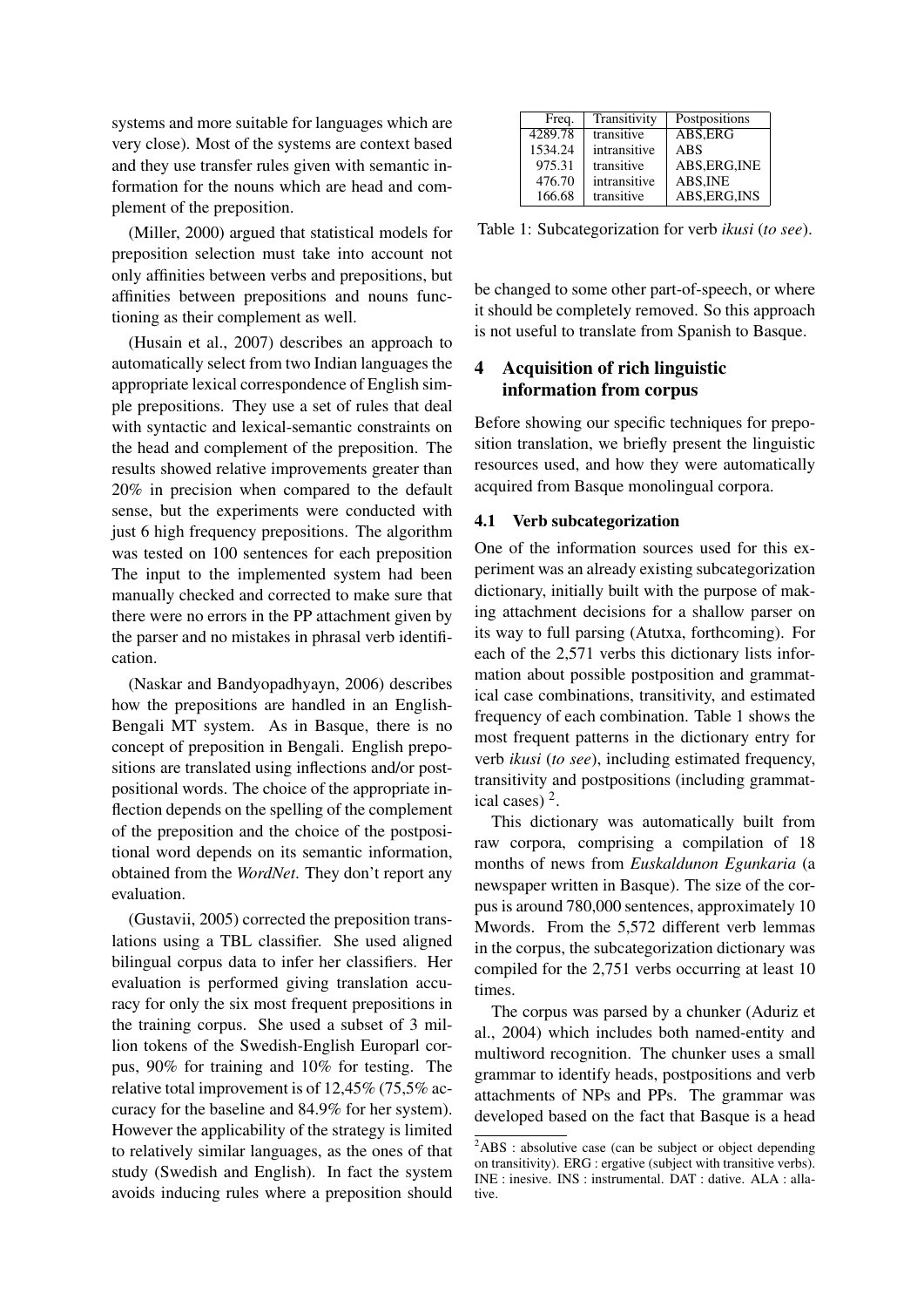final language and it includes a distance feature as well. Phrases were correctly attached to the verb with a precision of 0,78. Note that the auxiliary verb in Basque allows to unambiguously determine the transitivity of the main verb. Given the fact that Basque is a three-way pro-drop language (subject, object and indirect object can be elided), cases of elided arguments were recovered from the auxiliary verb in most of the cases. The only exception were unergative verbs (e.g. *lo egin* – to sleep), which incorporate the missing argument. Statistical thresholds were used to reduce the errors caused by unergative verbs and wrong verb attachment decisions.

## 4.2 Verb/postposition/head-word dependency triples

Verbal subcategorization can be also modeled using attested (verb, dependency, head word) triples. The postposition can be used as the type of the dependency. In contrast to the subcategorization dictionary, and given that the headword is also kept, these triples are bound to be more sparse. Due to sparseness, the statistical threshold used for subcategorization acquisition proved to be ineffective, and it was devised an alternative acquisition method.

Only dependencies from the preverbal position of each clause were extracted. This position is the focus position of Basque, and the probability that a phrase at this position is attached to the verb just behind is quite high (up to 0.93 precision). Given the fact that Basque is a free word order language, and provided it is used a large enough corpus, it can be expected all arguments of a given verb to appear at the preverbal position in some attested sentence. This way, most of the potential arguments of a verb would be attested in the preverbal position, and therefore be captured as licit arguments of the verb. Table 2 shows the top triples for verb *ikusi* (*to see*). Attested headwords in the example include also elided pronouns and namedentities (of types PERSON, LOCATION, ORGA-NIZATION).

## 5 Strategies for preposition translation

In this section we present both the dictionary and aligned corpora baselines, alongside our three methods to translate prepositions: a context based approach using manually coded selection rules, and the use of subcategorization information or de-

| Freq. | Postposition | Head word           |
|-------|--------------|---------------------|
| 70    | <b>ERG</b>   | <b>PRONOUN</b>      |
| 36    | <b>ABS</b>   | <b>PRONOUN</b>      |
| 30    | <b>ERG</b>   | <b>PERSON</b>       |
| 16    | <b>INE</b>   | <b>LOCATION</b>     |
| 13    | <b>ABS</b>   | talde (group)       |
| 11    | <b>ABS</b>   | <b>LOCATION</b>     |
| 9     | <b>ABS</b>   | <b>ORGANIZATION</b> |
| q     | <b>ABS</b>   | partidu (match)     |

Table 2: Dependency triples for verb *ikusi*.

pendency triples to disambiguate the prepositions heading verbal complements.

#### 5.1 Baselines

The baseline dictionary uses the preposition translations in the *Elhuyar* dictionary (Elhuyar, 2000), the most popular Spanish-Basque dictionary. The first postposition is taken as the preferred translation.

The aligned corpora baseline was constructed applying Giza++ (Koehn et al., 2003) to the *Consumer* magazine parallel corpus (Alcazar, 2006). This corpus contains 60,000 parallel sentences in Spanish (1.3 Mwords) and Basque (1 Mwords). The Basque part of the corpus was morphologically analyzed and segmented, i.e. word forms were split into their lemma and postposition (e.g.: *etxetik* (from the house)  $\rightarrow$  *etxe* (the house) + *tik* (from)). After preprocessing the Basque sentences, we aligned the text automatically and extracted for each Spanish preposition its most frequent corresponding Basque postposition. This alignment technique proved to be superior to wordbase alignment (Agirre et al., 2006). For a given Spanish preposition, the most frequent alignment was chosen as its Basque translation.

Note that these techniques do not tackle the translation of subject and object *zero prepositions* into Basque postpositions. In both baselines prepositions are always translated in the same way, irrespective of the context of occurrence of the preposition.

#### 5.2 Selection rules

The preposition dictionary used as baseline above contains 351 Spanish prepositions (18 simple and 333 compound) plus what we call *zero preposition* for subject and object, and the possible Basque postpositions (462 in total) into which they can be translated. We have manually coded 89 selection rules to select the appropriate equivalent for the ambiguous prepositions.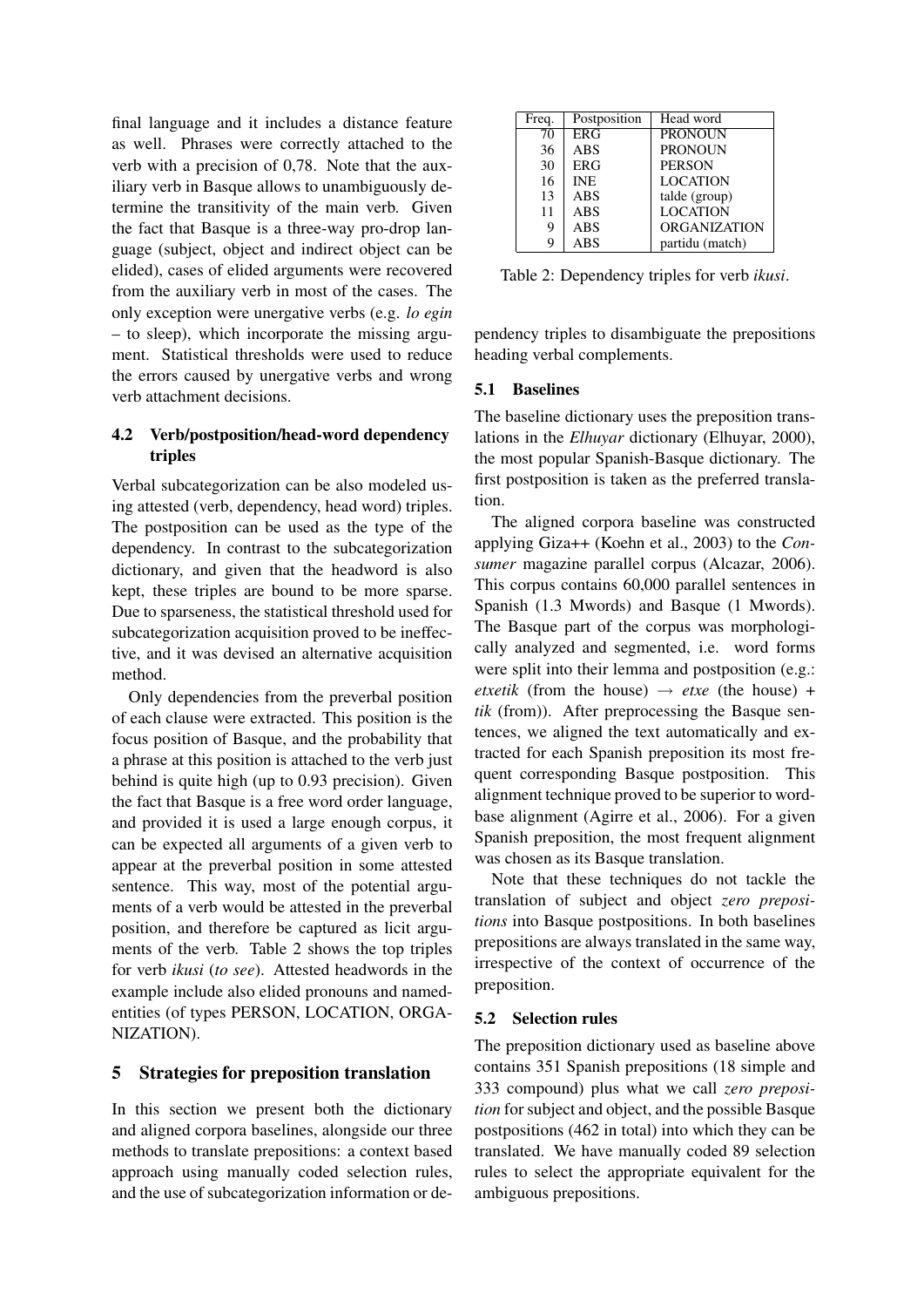| Prep. | Postpos.   | Rule                           |
|-------|------------|--------------------------------|
| а     | <b>INE</b> | $\sqrt{q}$ nounPOS='Zm']       |
| a     | <b>DAT</b> |                                |
| a     | <b>ABS</b> |                                |
| а     | AL A       | $\sqrt{ \omega_{\rm Si}=c^2 }$ |

Table 3: Rule for the Spanish preposition *a*.

The rules contain lexical, syntactic and semantic information about the parent of the PP, and about the words in the PP (mainly the head).

Selection rules select or discard possible postpositions for one preposition, and can thus return, in general, more than one postposition. In the case of multiple suggestions, another method would be used to choose among those returned by the selection rules.

For example, given the sentence *Los venden a tres euros* (They sell them for three euros), the possible translations for the preposition *a* are the cases INE, DAT, ABS and ALA, as we can see in Table 3 3 . The rule that selects INE is applied because the *part-of-speech* of the head of the prepositional phrase is *Zm* and thus the selected translation will be INE: *Hiru eurotan saltzen dituzte*.

#### 5.3 Verb subcategorization

Given a source sentence, the system accesses its syntactic analysis (provided by *Freeling* Spanish parser) and retrieves the verbs and a list with their dependent NPs and PPs. We process each verb in turn. For each of the NPs and PPs, the dictionary is used to retrieve all possible translations of the prepositions, building a data structure that contains the main verb and a list of potential translations for each of its dependent NPs and PPs. We also retrieve the translation of the main verb as produced by the lexical selection modules of *Matxin*. The algorithm then examines the subcategorization patterns of the translation of the verb, starting from the most frequent one, until it finds a pattern that matches the aforementioned data-structure.

For instance, given a source sentence like *yo he visto a tu madre* (I have seen your mother), we retrieve the main verb (*visto* - seen) and two dependents: the subject  $NP(yo - I)$  and the direct object which in Spanish uses the preposition *a* (*a tu madre* – your mother). The possible translations for the zero preposition are ABS, ERG and INE. The possible translations for *a* are ABS, DAT,

ALA and INE. Given the translation of the verb, *ikusi* as suggested by *Matxin*, we can now access its subcategorization patterns from the dictionary as described in Section 4.1. The most frequent pattern for *ikusi* is (transitive, ABS,ERG), as shown in Table 1. As this subcategorization frame matches the example (ERG for *yo* and ABS for *a tu madre*) ERG and ABS grammatical cases are selected as translation in Basque. This information would be passed onto the generation module of *Matxin*.

## 5.4 Verb/postposition/head-word dependency triples

The algorithm in this case is very similar to that used in the subcategorization method. For each verb in the source sentence, we generate a data structure with the translation of the verb, and the list of dependent NPs and PPs, with the possible translation postpositions for each. Here we also add the translations into Basque of all heads of NPs and PPs.

Contrary to subcategorization, we treat each dependent NP and PP independently, one at a turn, choosing the most frequent dependency triple which matches the translation of the verb, one of the translations of the postposition and the translation of the noun. In other words, we choose the postposition which occurs first in the triples for this verb and head-word combination.

We will illustrate this example with a different example. Given the source sentence *El se conecta a Internet* (He connects to the Internet), we focus on the translation of the *a* preposition. *Matxin* translates *conecta* as *konektatu* and *Internet* as *Internet*. Given the set of possible translations for *a* (ABS, DAT, ALA and INE), the list of triples containing *konektatu* and *Internet* is checked, and the ALA postposition is chosen as the most frequent one for those.

#### 5.5 Combination of techniques

Given a set of single techniques for preposition translation, we can combine them in several ways. Most of the techniques above have partial recall (i.e. they sometimes are not able to choose a single best translation), due mainly to sparse data problems. We therefore decided to combine them in cascade, one after the other, disambiguating in each step the prepositions which had not been translated in the previous one. We tried several combinations, as will be shown in the following

<sup>3</sup> *si*: syntactic information. *cc* circumstancial complement. *Zm*: tag for currency.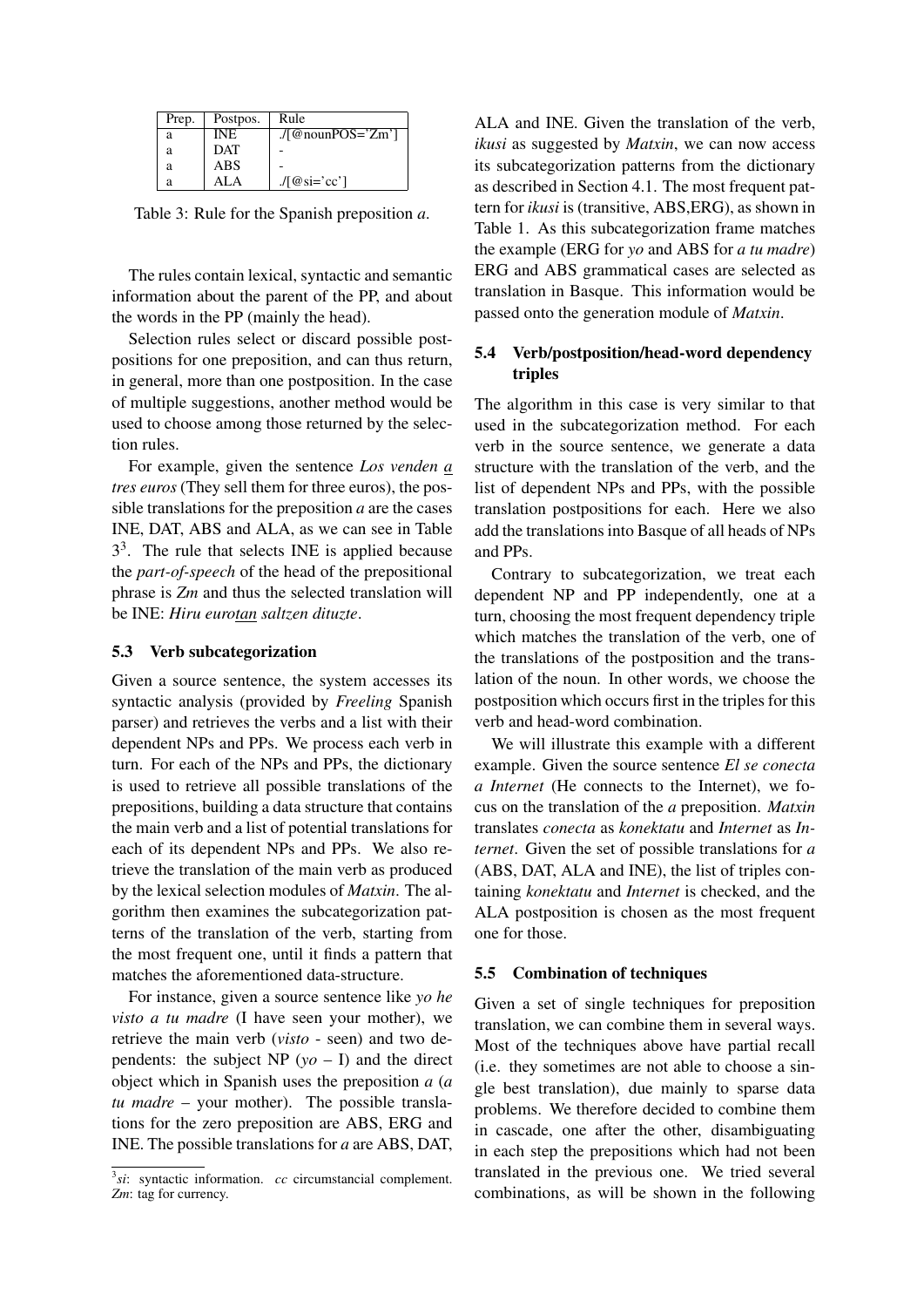| Phrase     | Preposition | Postposition |
|------------|-------------|--------------|
| El mensaje |             | ABS          |
| por correo | por         | <b>INS</b>   |
| a su amiga | а           | <b>DAT</b>   |

Table 4: An example of the gold standard.

section, but the cascade always orders the techniques according to their precision in the test set.

### 6 Evaluation framework

We ruled out the use of *Bleu* because, as pointed in (Callison-Burch et al., 2006), it cannot be always used to identify the improvements of the aspects of the translation. In our case, it is impossible to establish how much the *Bleu* score should rise or drop to detect significant improvements in the translation of prepositions.

We designed the evaluation framework in order to provide automatically both precision and recall for all prepositions. To create the gold standard, we selected 300 sentences at random from a parallel corpus of newspapers and technical reports. As our evaluation had to isolate the preposition translation task, the output of previous modules in the MT engine for each sentence was examined and if there was any mistake that affected the preposition translation (e.g. in the source text analysis or in the verb transfer), we discarded the sentence. In the remaining 54 sentences there were 80 Spanish prepositions and 81 syntactic functions (subject, direct object and indirect objects) to translate.

Table 4 shows an example of the gold standard. For the sentence *El mensaje ha sido enviado por correo a su amiga* (The message has been sent by mail to her friend) we coded the correct postposition for the prepositions (included the *zero preposition* in subject) of these three phrases: *El mensaje* (The message), *por correo* (by mail), *a su amiga* (to her friend).

#### 7 Evaluation results

Table 5 shows, for each strategy, the number of correctly translated postpositions and the total number of postpositons translated (both correctly and incorrectly), alongside the overall number of cases in the test case. Precision, recall and Fscore (actually,  $F_1$ ) are also included. Significance ranges for F-score have been computed using bootstrap resampling for 95% confidence. Given the small size of the dataset, the significance ranges

are quite large, over 5 percentage points on all cases.

The first set of rows shows the results for the baselines. We can see that the dictionary performs better than the translations coming from the aligned corpus, which was an unexpected finding. Both baselines return a translation in all cases, and have recall identical to the precision.

The second set of rows describes the performance of each of the techniques proposed in this paper. The manually coded selection rules method has the highest precision, but it scores second in recall and F-score. Subcategorization obtains the lowest precision from the three techniques, but the best recall and F-score. The precision of all of our techniques improves over the baselines, but, due to the fact that they don't always provide a translation, recall and the F-score are lower.

Regarding combination, the third set of rows presents several cascades of techniques. Combining single techniques with the first sense baseline basically provides full coverage and improves recall, providing non-significant improvements on Fscore for rules and triples, and statistically significant improvement for subcategorization. The pairwise combination of two techniques gets good precision, but not full coverage, and F-score is similar to the 1st sense baseline. On the same set of results the cascade of all three methods is reported to have very high precision and recall.

The last four rows report the results for pairwise and three-wise combinations of the techniques with the 1st sense baseline. The improvement is consistent in all combinations, and the best result is for the combination of all.

Given the small number of examples only a few performance differences are statistically significant. Below we list the pairs of results (among those which have full coverage, i.e. those using 1st sense) that are statistically significant:

1st sense < a+b+c+1st  $a+1$ st  $\lt$   $a+b+c+1$ st  $b+1$ st  $\lt$  a+b+c+1st

Regarding the comparison among techniques, and although the differences are not statistically significant, the combinations that use subcategorization are the ones performing best, and it is always the single technique which improves most in each combination class. This is further enforced by the fact that a+1st and b+1st perform significantly worse than a+b+c+1st, while the difference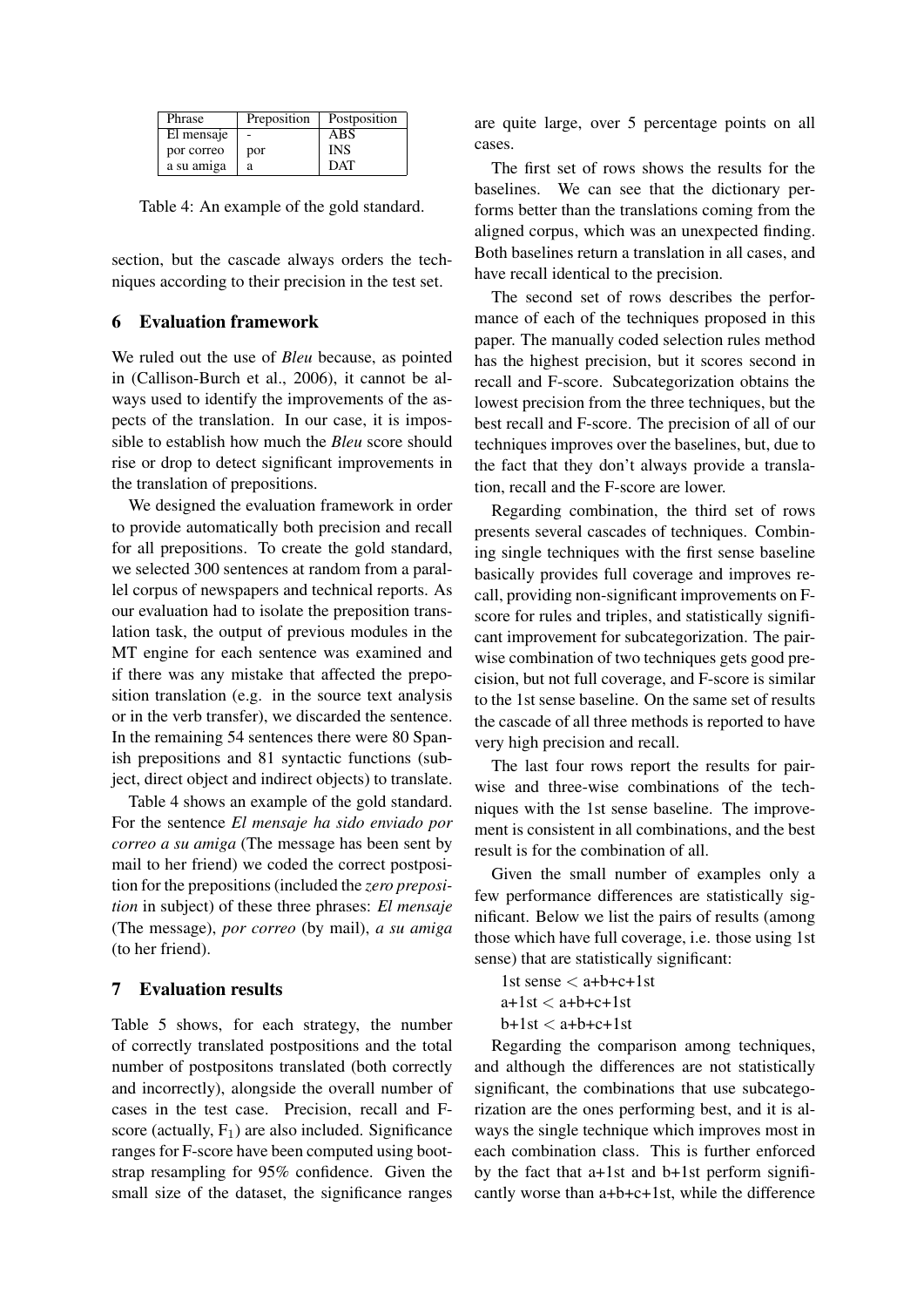|                  | Correct | Translated | Overall | Precision | Recall | F-score Signif.    |
|------------------|---------|------------|---------|-----------|--------|--------------------|
| <b>Baselines</b> |         |            |         |           |        |                    |
| Dictionary       | 109     | 161        | 161     | 67.70%    | 67.70% | $67.70\% \pm 6.26$ |
| Alignment Dict.  | 101     | 161        | 161     | 62.73%    | 62.73% | $62.73\% \pm 5.98$ |
| Techniques       |         |            |         |           |        |                    |
| Rules $(a)$      | 73      | 83         | 161     | 87.95%    | 45.34% | 59.84% ±6.73       |
| Triples (b)      | 54      | 62         | 161     | 87.10%    | 33.54% | 48.43\% $\pm$ 7.40 |
| Subcat $(c)$     | 84      | 107        | 161     | 78.50%    | 52.17% | 62.69% $\pm$ 6.78  |
| Combinations     |         |            |         |           |        |                    |
| $a+1st$          | 110     | 161        | 161     | 68.32%    | 68.32% | $68.32\% \pm 6.64$ |
| $b+1st$          | 111     | 161        | 161     | 68.94%    | 68.94% | $68.94\% \pm 6.30$ |
| $c+1st$          | 116     | 161        | 161     | 72.05%    | 72.05% | $72.05\% \pm 5.42$ |
| a+b              | 87      | 98         | 161     | 88.78%    | 54.04% | $67.18\% \pm 6.09$ |
| $b+c$            | 89      | 112        | 161     | 79.46%    | 55.28% | $65.20\% + 6.41$   |
| $a + c$          | 99      | 124        | 161     | 79.84%    | 61.49% | $69.47\% \pm 6.11$ |
| $a+b+c$          | 103     | 125        | 161     | 82.40%    | 63.98% | $72.03\% \pm 5.48$ |
| $a+b+1st$        | 115     | 161        | 161     | 71.43%    | 71.43% | $71.43\% \pm 5.92$ |
| $b+c+1st$        | 118     | 161        | 161     | 73.29%    | 73.29% | $73.29\% \pm 5.91$ |
| $a+c+1st$        | 117     | 161        | 161     | 72.67%    | 72.67% | $72.67\% \pm 5.68$ |
| a+b+c+1st        | 121     | 161        | 161     | 75.16%    | 75.16% | $75.16\% \pm 5.70$ |

Table 5: Overall results of baselines, single techniques and combinations.

|                         | Correct | Translated | Overall | Precision | Recall | F-score Signif.    |
|-------------------------|---------|------------|---------|-----------|--------|--------------------|
| $SMT_{wordforms}$       | 60      |            | 161     | 37.27%    | 37.27% | $37.27\% + 6.84$   |
| $\text{SMT}_{semented}$ |         | 149        | 161     | 55.03%    | 50.93% | $52.90\% \pm 6.35$ |

Table 6: Results for SMT systems trained with word forms and segmented words

between c+1st and a+b+c+1st is not significant.

Table 6 shows the results obtained by two stateof-the-art full-fledged SMT systems, one of them was trained using Basque word forms for alignment, and the other using Basque segmented words (see Section 5.1). The whole sentences were translated and then the postpositions related to the translated phrases were compared with the gold standard. Their results are clearly lower than those obtained with each of the three simple strategies or any of their combinations.

## 8 Conclusions and future work

In this work, three techniques that use rich linguistic information to translate grammatical cases and prepositions heading verbal complements have been implemented and successfully evaluated in the context of an RBMT system for an agglutinative language with scarce resources. They are based on verb/postposition/head-word dependency triples, verb subcategorization and manually coded selection rules based on lexical, syntactic and semantic information. The first two resources have been automatically extracted from monolingual corpus, that obviously is easier to collect than parallel corpus. As traslation involving a less resourced language poses serious dificulties for pure SMT, we think these two techniques based on monolingual corpus statistics are opening new ways to integrate rule-based and statistical-based techniques in MT languages with fewer digital resources.

A new methodology of evaluation has been designed. It allows to automatically measure precision and recall against a gold standard. Even if our test corpus is not very large, it is comparable with those used in related work, and the F-scores show that some of the improvements are statistically significant.

The proposed techniques improve precision over the baselines, including a translation dictionary compiled from an aligned corpus, and over a full-fledged SMT system. The results also show that the linguistic information in all three techniques is complementary, and a combination of them obtains the best results overall.

In the near future we plan to collect larger linguistic resources to obtain better information on verb subcategorization and verb/postposition/head-word triples, so we could improve our present results. We also plan to enlarge the gold standard and to evaluate the relevance of our techniques in overall translation quality, using the edit-distance metric (Przybocki et al., 2006). We would also like to use the output of SMT systems in the combined system.